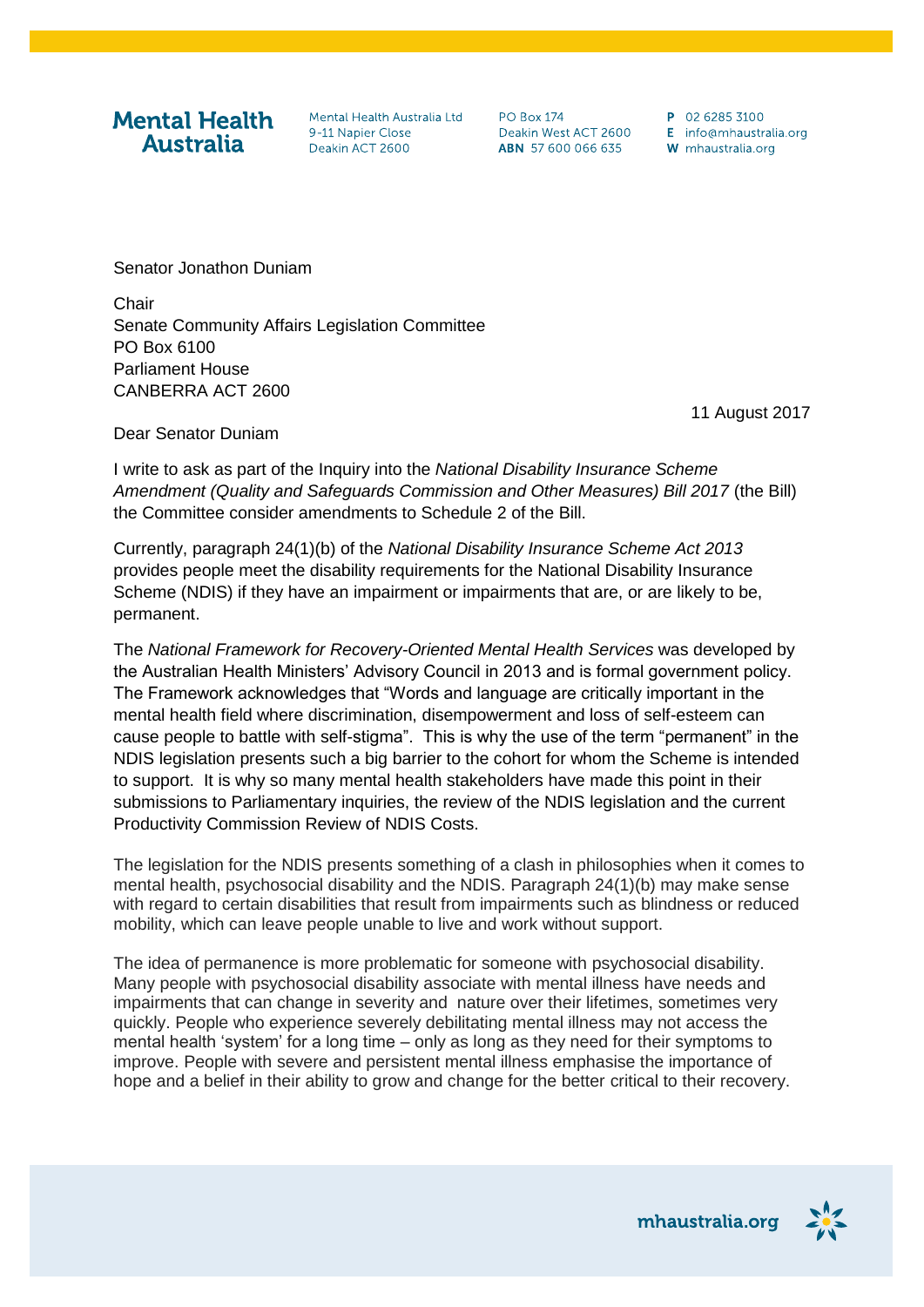Janet Meagher, member of the NDIA's Independent Advisory Council, former National Mental Health Commissioner and highly respected consumer advocate, told the Joint Standing Committee into the NDIS:

*I think there has been a long-running argument coming from the mental health sector about the NDIS running counter to the principles of recovery, which are dominant in the mental health discourse in Australia at the moment. I put myself forward as one of the people who promoted, from the very beginning, the concept of recovery, from way back in the early nineties. I put to you that a distorted concept has come through that now means something different to what it meant when we introduced it—and which is still owned by the consumer movement, the Lived Experience Movement: the right to maintain hope. That is our concept of recovery. Anyone that purports personally to follow a recovery strategy or ideology in their lives will acknowledge that it is not, and cannot be, a model. It is a mindset whereby I will do everything possible to maintain hope that I will have a fulfilling and contributing life. Therefore, in the context of the NDIS, I see the elements of the insurance model actually promoting my right to maintain hope, my activities to maintain my hope and my future in the community of my choice. Ideologically, I cannot see how recovery is aligned to permanency. I will always live with my illness. I do not think at this stage it is going to go away. However, I have hope and, through that hope, I am able to maintain a relatively productive and contributing life, and a lot of my peers do similarly. This is not an official view of the IAC, but it is a very personal and strong view held by me, a leader in the mental health community, that permanency has very little to do with recovery; it has everything to do with hope.*

On principle then it would seem unreasonable to deny hope to anyone with a severe and persistent mental illness, given the positive effects it can generate.

Further, for any two people with precisely the same diagnosis – of schizophrenia, say, or bipolar disorder – it can be impossible to predict which one might need long-term support, making the idea of a 'permanent impairment' difficult to fit with the realities of mental health. That said, many people with psychosocial disability will need, and should expect to receive, support over the long term, and perhaps for a lifetime. These are difficult tensions to reconcile within the policy and legislative framework currently underpinning the Scheme.

For its part, the NDIA has made efforts to accommodate the needs of people with psychosocial disability. For example, the NDIA's mental health team has endeavoured to ensure the access process is consistent with a recovery orientation,*<sup>1</sup>* as recognised in the NDIA's fact sheet *Psychosocial disability, recovery and the NDIS*. However, there are ongoing concerns across the mental health sector about inconsistent outcomes of the assessment process, with confusion about whether this has to do with how the 'permanent impairment' requirement is being applied or other factors (or both).

Schedule 2 of the Bill presents a timely opportunity to ensure that the NDIS meets the needs of people with severe mental illness and psychosocial disability and aids their recovery. We urge the Committee to consider an amendment to the Bill that:

<sup>1</sup> Australian Health Ministers Advisory Council. *A National framework for recovery-oriented mental health services. Guide for Practitioners and Providers.* 2013